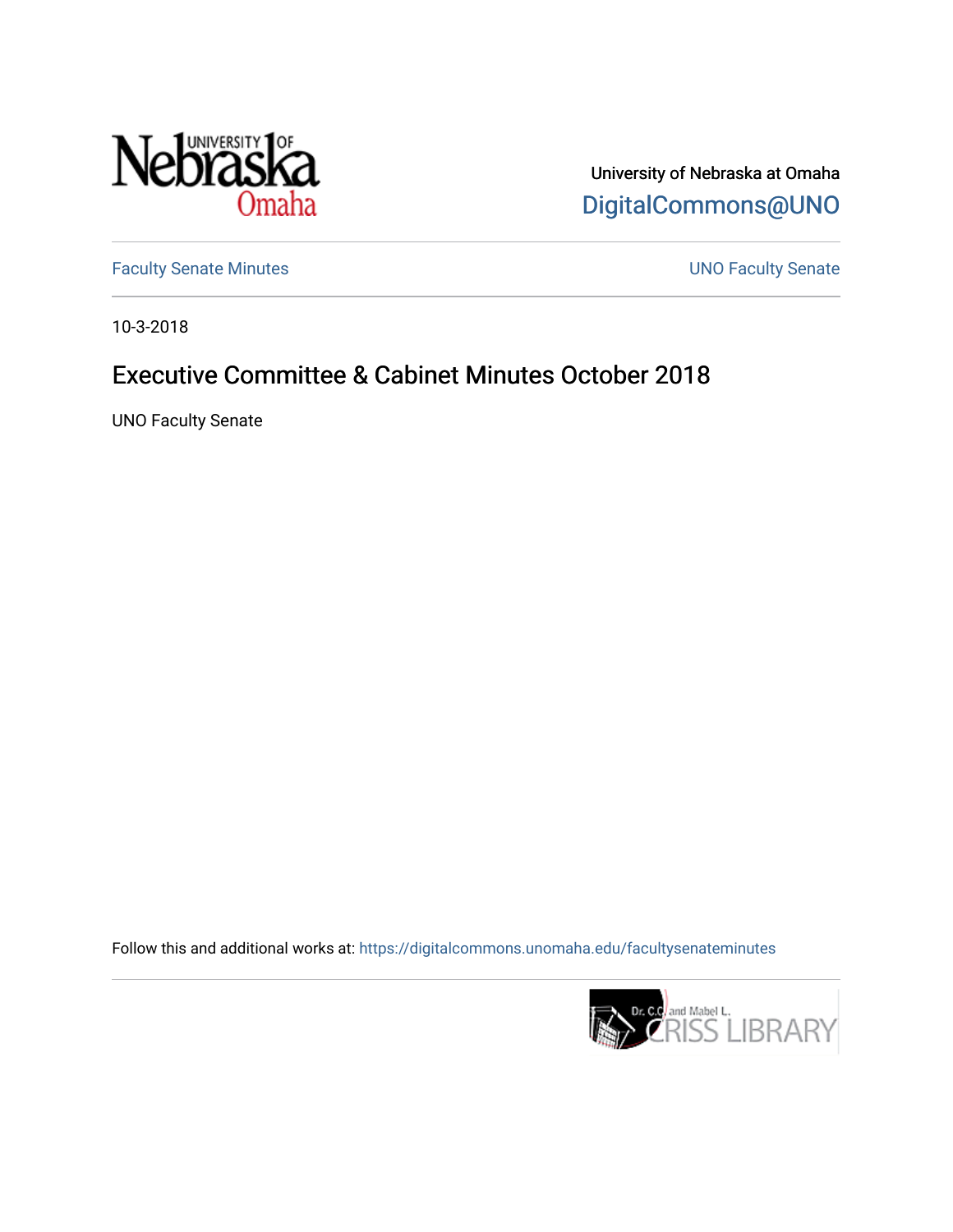

# **2018-2019 Faculty Senate Executive Committee & Cabinet** *Minutes*

\_\_\_\_\_\_\_\_\_\_\_\_\_\_\_\_\_\_\_\_\_\_\_\_\_\_\_\_\_\_\_\_\_\_\_\_\_\_\_\_\_\_\_\_\_\_\_\_\_\_\_\_\_\_\_\_\_\_\_\_\_\_\_\_\_\_\_\_\_\_\_\_\_\_\_\_\_\_ \_\_\_\_\_\_\_\_\_\_\_\_\_\_\_\_\_\_\_\_*Wednesday, October 3, 2018, 2 p.m., ASH 196*\_\_\_\_\_\_\_\_\_\_\_\_\_\_\_\_\_\_\_\_\_

\_\_\_\_\_\_\_\_\_\_\_\_\_\_\_\_\_\_\_\_\_\_\_\_\_\_\_\_\_\_\_\_\_\_\_\_\_\_\_\_\_\_\_\_\_\_\_\_\_\_\_\_\_\_\_\_\_\_\_\_\_\_\_\_\_\_\_\_\_\_\_\_\_\_\_\_

**Members:** Adidam, Barone, Bereitschaft, Boron, Huq, Johnson, Kealey, Kelly, Stacy

**Excused:** Grams

- **I. the meeting was Called to Order** by Vice President Barone.
- **II. The Minutes** of September 5, 2018, were approved as written.

#### **III. Officers' Reports**

**A. President's Report:** Senator Kelly sent the following to all faculty.

Faculty Colleagues,

Hello again! I hope the new semester is treating you well. We have a number of important developments on campus that I want to bring to your attention. As always, please feel free to contact me if you have any questions or concerns.

On Tuesday September 25<sup>th</sup> we received more detailed information about the University's new health and benefits plan from the Office of President Bounds. Among the improvements described, premium rates will go down 2 percent next year, with no increases in deductibles, co-payments, or maximum out-of-pocket payments. Also, UMR (United Healthcare) and Ameritas have created websites that allow you to search for in-network providers.

There are two benefit open houses scheduled at UNO to discuss the new plan, with representatives in attendance from UMR (medical insurance), Ameritas (dental insurance), CVS Health (prescriptions), Assurity (life insurance), UNUM (long-term disability), and the Campus HR/Benefits office. These are scheduled for Friday October 5<sup>th</sup> from 9AM to 12 in the Collaborating Commons (CPACS 132) and Monday October  $8<sup>th</sup>$  from 3PM to 6 in the MBSC Ballroom ( $2<sup>nd</sup>$  floor).

As of Wednesday October 26<sup>th</sup>, you do not need to use DUO two-factor authentication to log into your Canvas account at UNO. This change is in response to concerns voiced by faculty, for example, instructors who could not access Canvas in the classroom because they did not have their smartphone or a DUO token available. In the next several months, DUO will be re-introduced to the Canvas login process; however this time it will be on an opt-in basis, it will not be required (as DUO is for VPN, Firefly, and other systems). Faculty will be encouraged to opt in to DUO, as two-factor authentication provides additional security for student grades and other sensitive information stored on Canvas.

Several faculty have raised the issue that with the loss of access to the UNO server, they no longer have the opportunity to have their own personal website on the UNO server. One solution, raised by Senior Vice Chancellor B.J. Reed and by Jason Buzzell, the Director of Digital Communications, is to use the newly expanded faculty profile page; for example, faculty can post a link on this page to a personal website (which is their responsibility to manage). The faculty profile page also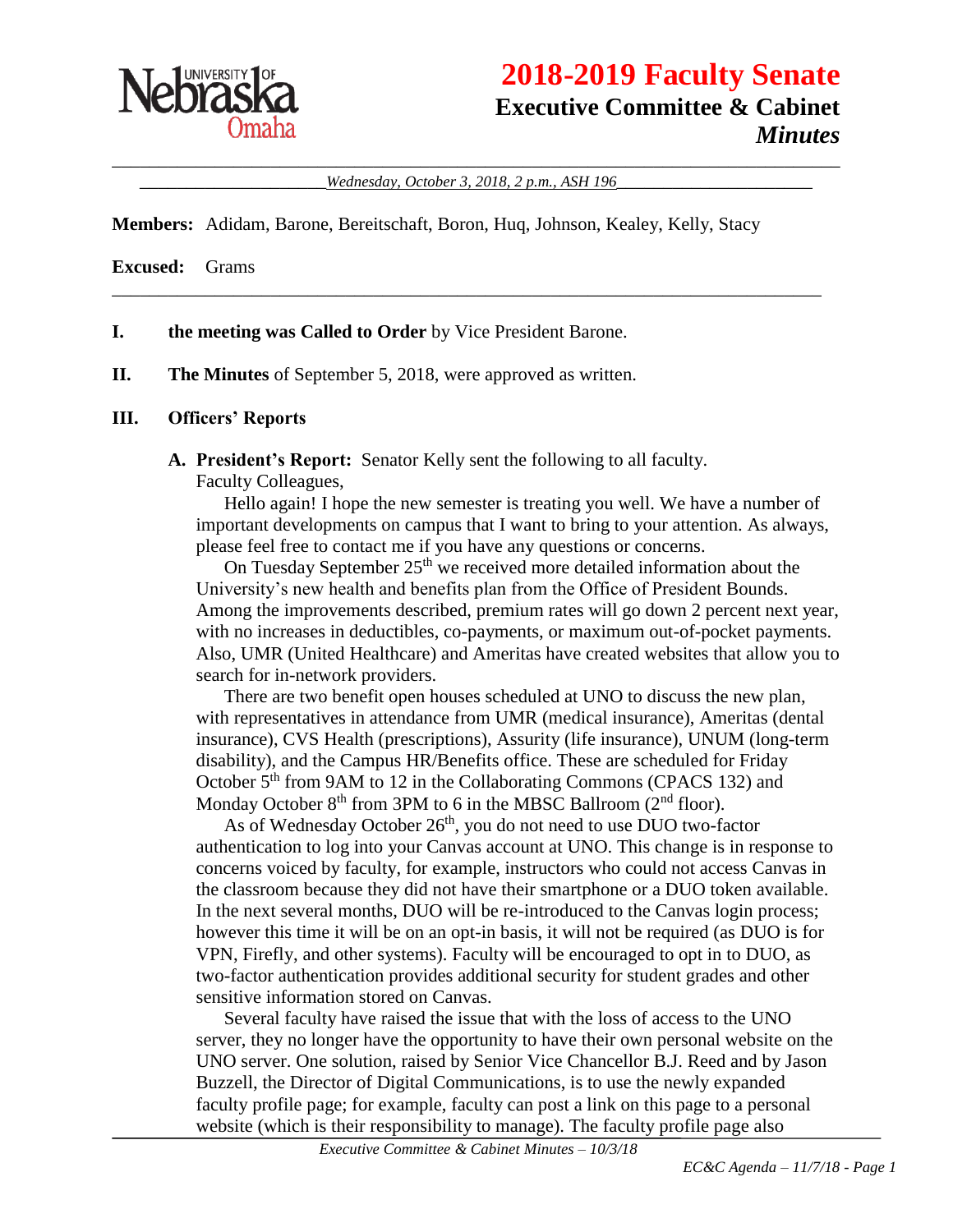enables any changes made in Digital Measures to appear on the page within 24 hours.

Finally, I have spoken with John Amend, the Assistant Vice Chancellor for Facilities Management and Planning and with Doug Ewald, the Vice Chancellor for Business, Finance, and Business Development about two issues raised by faculty. The first is the lack of faculty representation on the Committee on Facilities Planning and the second is the lack of timeliness of Committee meetings (in the past, the Committee has met just once a year and typically after major projects are underway). We are working to address these issues. The next meeting is tentatively scheduled for mid-November; among the topics we will discuss are space utilization, change in the use of existing facilities, development of physical facilities, and long-range planning. I will have more details when plans for the meeting are finalized for anyone who wishes to participate.

Please feel free to contact me anytime if you have questions. You can reach me by phone at 4-4124 or by email at [cmkelly@unomaha.edu.](mailto:cmkelly@unomaha.edu)

Best wishes.

**Note:** Phil Covington, AVC Student Success, informed President Kelly that immunizations are not needed for students who take UNMC courses and are nondegree seeking and/or totally on line.

#### **B. Secretary/Treasurer Report:** Senator Stacy reported

#### **1. The EC&A** met September 19, 2018.

#### **Facilities Planning Committee:**

Currently President Kelly and 3 Faculty Senate appointed faculty members serve on the Facilities Planning Committee. Other senators are invited to participate. There is a tentative meeting scheduled for early November.

In response to the story in the Omaha World Herald about 1500 solar panels to be installed on three buildings at UNMC, Senator Richard Stacy asked when UNO was going to get solar panels. Chancellor Gold explained the circumstances associated with the UNMC project. He also stated that he would support initiatives to bring solar energy to UNO. Senator Stacy said he would bring the topic up to the Goals and Directions Committee on which he serves as a member. **Faculty Websites**:

Faculty will be able to link URLs to their individual profile page.

#### **Access to course evaluation information by department chairs and directors**.

Senior Vice Chancellor Reed said that although chairs and directors have access to course evaluation information, they are warned to not look at them unless they have a specific need to do so. He did not discuss what the penalties are for violations.

| Res. | Date    | <b>Title</b>             | Admin   | <b>Sent for</b> | Denied/         | <b>Final Action/Resolved</b> |
|------|---------|--------------------------|---------|-----------------|-----------------|------------------------------|
| #    | Senate  |                          | Accept  | <b>Senate</b>   | Deferred/       |                              |
|      | Passed  |                          |         | Action          | In              |                              |
|      |         |                          |         |                 | <b>Progress</b> |                              |
| 4347 | 9/12/18 | University for the       | 9/13/18 |                 |                 | Acknowledged                 |
|      |         | Advancement of           |         |                 |                 |                              |
|      |         | Teaching (UCAT)          |         |                 |                 |                              |
| 4346 | 9/12/18 | <b>UNO</b> Professional  | 9/13/18 |                 |                 | Acknowledged                 |
|      |         | <b>Conduct Committee</b> |         |                 |                 |                              |
| 4345 | 9/12/18 | <b>Faculty Grievance</b> | 9/13/18 |                 |                 | Acknowledged                 |

#### **2018-2019 Resolution Action Table (Action Pending and Current Resolutions)**

*Executive Committee & Cabinet Minutes – 10/3/18*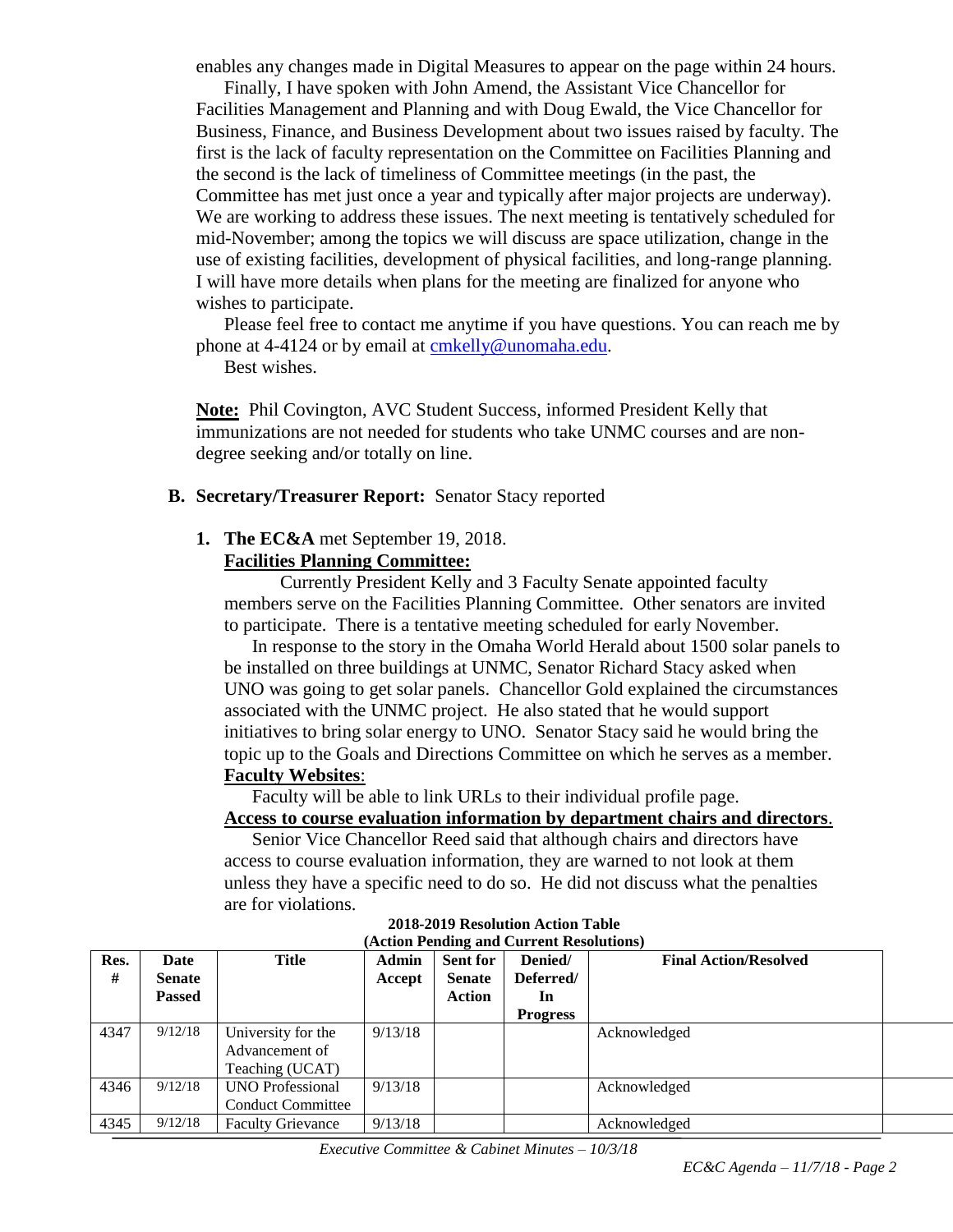|      |                        | Committee                  |         |  |                          |              |  |  |
|------|------------------------|----------------------------|---------|--|--------------------------|--------------|--|--|
| 4344 | 9/12/18                | <b>Ballot for Academic</b> | 9/13/18 |  |                          | Acknowledged |  |  |
|      |                        | Freedom & Tenure           |         |  |                          |              |  |  |
|      |                        | Committee                  |         |  |                          |              |  |  |
| 4342 | 5/9/18                 | Resignation and            | 9/13/18 |  |                          | Acknowledged |  |  |
|      | 9/12/18                | Replacement of             |         |  |                          |              |  |  |
|      |                        | Scott Glasser,             |         |  |                          |              |  |  |
|      |                        | <b>CFAM Senator</b>        |         |  |                          |              |  |  |
| 4339 | 5/9/18                 | 2018-2019 Standing         | 9/13/18 |  |                          | Acknowledged |  |  |
|      | 9/12/18                | <b>Committee Vice</b>      |         |  |                          |              |  |  |
|      |                        | Chairs                     |         |  |                          |              |  |  |
| 4333 | 5/9/18                 | 2018-2019 Standing         | 9/13/18 |  |                          | Acknowledged |  |  |
|      | 9/12/18                | <b>Committee Chairs</b>    |         |  |                          |              |  |  |
| 4341 | 8/15/18                | Replacement of             | 8/18    |  |                          | Acknowledged |  |  |
|      |                        | <b>CPACS</b> Senator       |         |  |                          |              |  |  |
|      |                        |                            |         |  | <b>TO BE FOLLOWED UP</b> |              |  |  |
|      |                        |                            |         |  |                          |              |  |  |
|      | <b>CARRIED FORWARD</b> |                            |         |  |                          |              |  |  |
|      |                        |                            |         |  |                          |              |  |  |

**2. Treasurer's Report:** Senator Stacy gave the September 2018 Budget Report**.**

#### **IV. Standing Committee Reports**

A. **Committee on Academic and Curricular Affairs:** Senator Kealey reported the Committee met September 26, 2018.

Present: Senators Hale, Kealey, MacArthur, Randall, Schaffer, Woody **Item 1:** Selection of Vice-Chair of Committee. Dr. Kelly MacArthur, an Assistant Professor of Sociology volunteered to serve as the Vice-Chair. This was formalized by a nomination and second. The vote of the committee was unanimous. Dr. MacArthur is now the Vice-Chair of the Committee.

**Item 2:** Review of a proposal by the Department of Accounting in the College of Business Administration to **change its unit designation** from a Department **to a School**. Professor Susan Eldridge, the chair of the Department of Accounting was present to answer questions about the proposal.

The committee found little to challenge/question in the proposal. The Department laid out a well-reasoned argument that explaining the professional nature of the program and that the designation was important to certain external constituencies when comparing Accounting education programs across the state, region and nation. UNO's Department of Accounting has established some distinction as it is one of only 182 other Accounting programs (internationally) that has received separate (from the College of Business) program accreditation from the Association to Advance Collegiate Schools of Business (AACSB). Professor Eldridge was excused and the committee unanimously voted to move this proposal to the full Faculty Senate for their review and approval.

~~~~~~~~~~~~~~~~~~~~~~~~~~~~

Senator Kealey moved the following resolution for the Committee. It passed and will be on the agenda for next week's full Senate meeting.

#### **RESOLUTION: Approval of the Proposal for a School of Accounting**

**WHEREAS** The Department of Accounting in the College of Business

*Executive Committee & Cabinet Minutes – 10/3/18*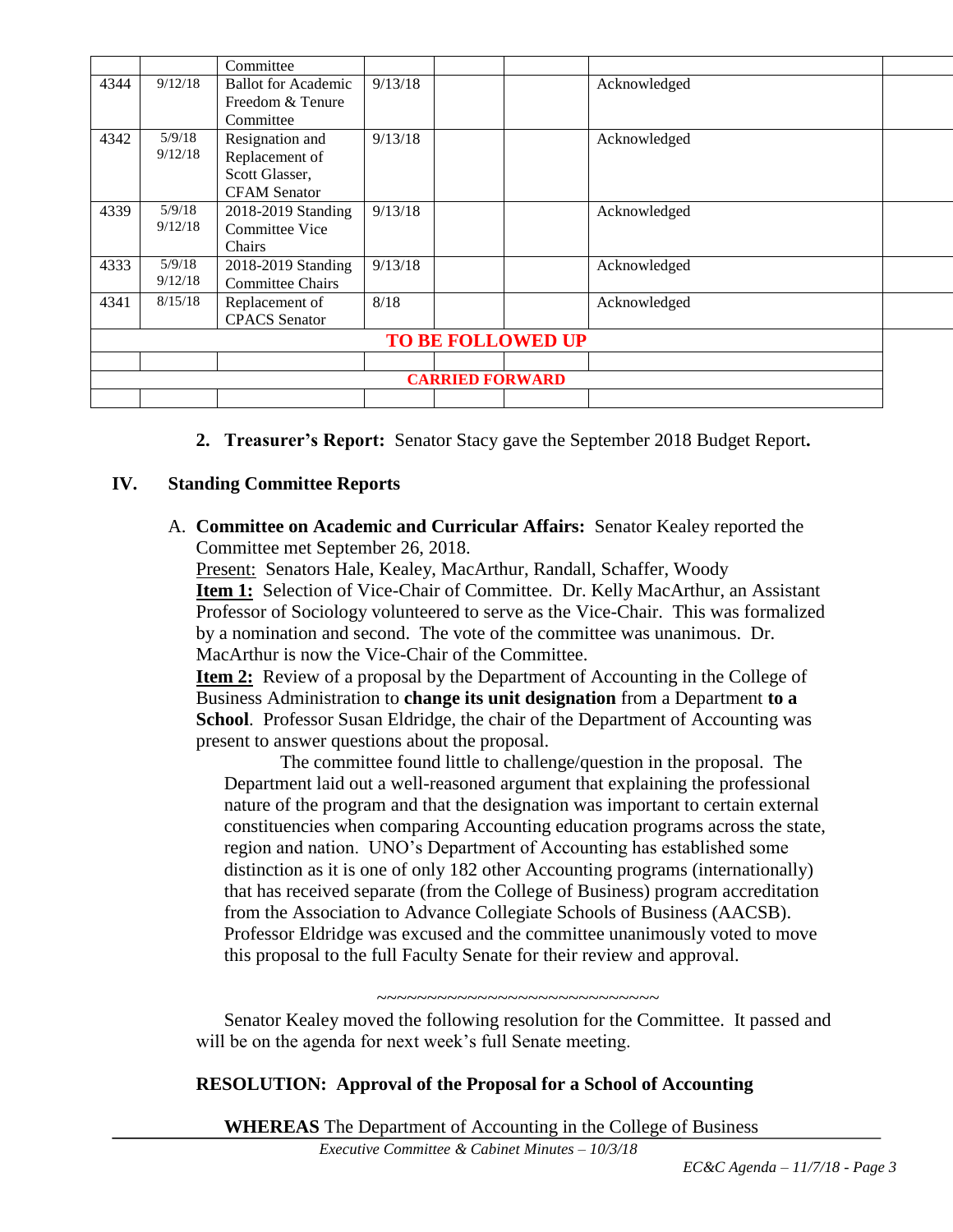Administration has brought forward a proposal to change its academic unit designation from a department to a School, and,

**WHEREAS** the Department's proposal has carefully described how it meets the comprehensive criteria established by the University of Nebraska for the classification/designation as a school, and

**WHEREAS** Dean of the College of Business has strongly supported this proposal, and,

**WHEREAS** the Advisory Board of the Department has encouraged the efforts of the Department in the development of this proposal,

**THEREFORE, BE IT RESOLVED** that the UNO Faculty Senate, with the above matters being taken into consideration, does hereby approve the proposal.

~~~~~~~~~~~~~~~~~~~~~~~~~~~~

**Item 3:** Review of a proposal from the Graduate College; College of Business Administration (CBA); College of Information Sciences and Technology and the Mathematics Department of the College of Arts and Science to establish an interdisciplinary **Master of Science in Data Science** degree program. Professor Dustin White was present to represent CBA; Professors Mahbubul Majumder and Andrew Swift were present to represent the Department of Mathematics.

The representatives from CBA and Mathematics spoke to the increasing demand for the broader skills represented by this proposal. This proposal was apparently developed organically as a result of interactions/conversations various members of the parent Colleges and Departments have had with employers as data has become more available within those employer organizations. There was some discussion in the committee about the opportunities for extending the collaboration beyond the hosting departments. For example – we observed that some students in Sociology and/or Psychology program might find this opportunity attractive. There was also discussion that courses from other departments (again with a focus on Psychology and Sociology) might be valid substitutes for some of the elective and or core classes – depending on a particular student's preferences and goals. The representatives believed that if these situations occur the Program Director and Graduate Program Committee would have the flexibility to adjust the program definition to meet student needs.

There was also discussion about the administrative and academic management of the program. Specifically – the current version of the proposal did not set out the composition of the Graduate Program Committee for this degree. Some of the committee were concerned that this raises the possibility of the program becoming orphaned. The Chair was charged with communicating with the Graduate Dean to learn about the provisions for this program's leadership.

Other than the oversight with respect to the explicit definition of the Graduate Program Committee and Program Director the committee believed this is an excellent proposal for all of the reasons laid out in the proposal and voted unanimously to pass a resolution in support of this program for the full Faculty Senate to consider.

Text of Email to Professor Smith-Howell (Dean of the Graduate College): *Dear Professor Smith-Howell;*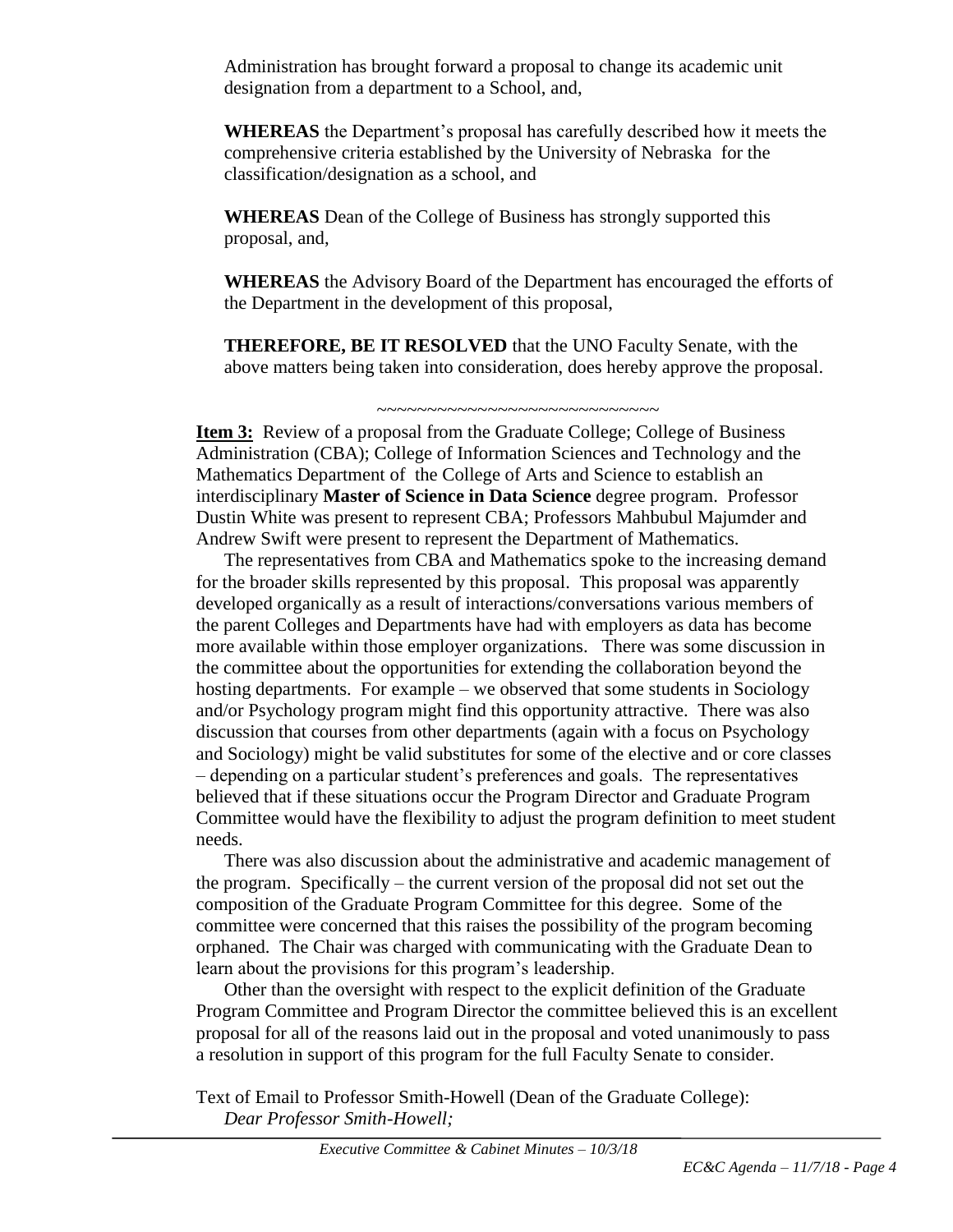*The Academic and Curricular Affairs Committee met today and discussed the proposal for the MS in Data Science. While the committee was generally very positive about this proposal we did have some concerns regarding the composition and administrative management of the Graduate Program Committee that would oversee this degree. Given that this will be housed in 3 different colleges and involve faculty from a variety of departments - how is the chair determined and the voting members?*

*Professor Woody was sure that you would have this information readily available.*

*With regards*

*Burch*

Text of response from Professor Smith-Howell:

*Burch, Thanks for the question and for the committee's work in reviewing the proposal. The Graduate College has guidelines for how to develop a graduate program committee for interdisciplinary programs. We have several at UNO now—for example the graduate certificate in HR and Training involves three colleges, the MS in Computer Science Education two colleges and the Ph.D. in IT three units within a college. Basically the chair/director (or dean if it is college wide) of each area participating in the program recommends the membership from his/her unit. If the governance structure isn't in the proposal we should add it to the proposal but that shouldn't hold up the review process. Typically, we would designate representation from each area such 2-3 faculty from each area, have the committee elect a chair for a specified term. Many programs have the same chair for years; most have a specified term—typically 3 years but it varies by program but can serve more than one term. We do have some that rotate. That may be desired for a new interdisciplinary program but I would recommend that the term be at least 3 years—but it is up to the program to determine what works best for it.*

*Let me know if you have any other questions. Again, thanks for your assistance. Deb* 

~~~~~~~~~~~~~~~~~~~~~~~~~~~~

Senator Kealey moved the following resolution for the Committee. It passed and will be on the agenda for next week's full Senate meeting.

# **RESOLUTION: Approval of the Proposal for the Creation of an Interdisciplinary Master of Science in Data Science Degree**.

**WHEREAS** The Department of Mathematics, the College of Business and the College of Information Science and Technology each offer programs in support of both undergraduate and Masters level education relating to Data Science. Each of these units has experience in the development and management of discipline specific programs relating to Data Science and,

**WHEREAS** as *Big Data* has become more available and critical to business decision making processes – each of these units has had experiences where their constituents have described new needs that are more generalist in nature and,

**WHEREAS,** the proposal for the Master of Science in Data Science is the result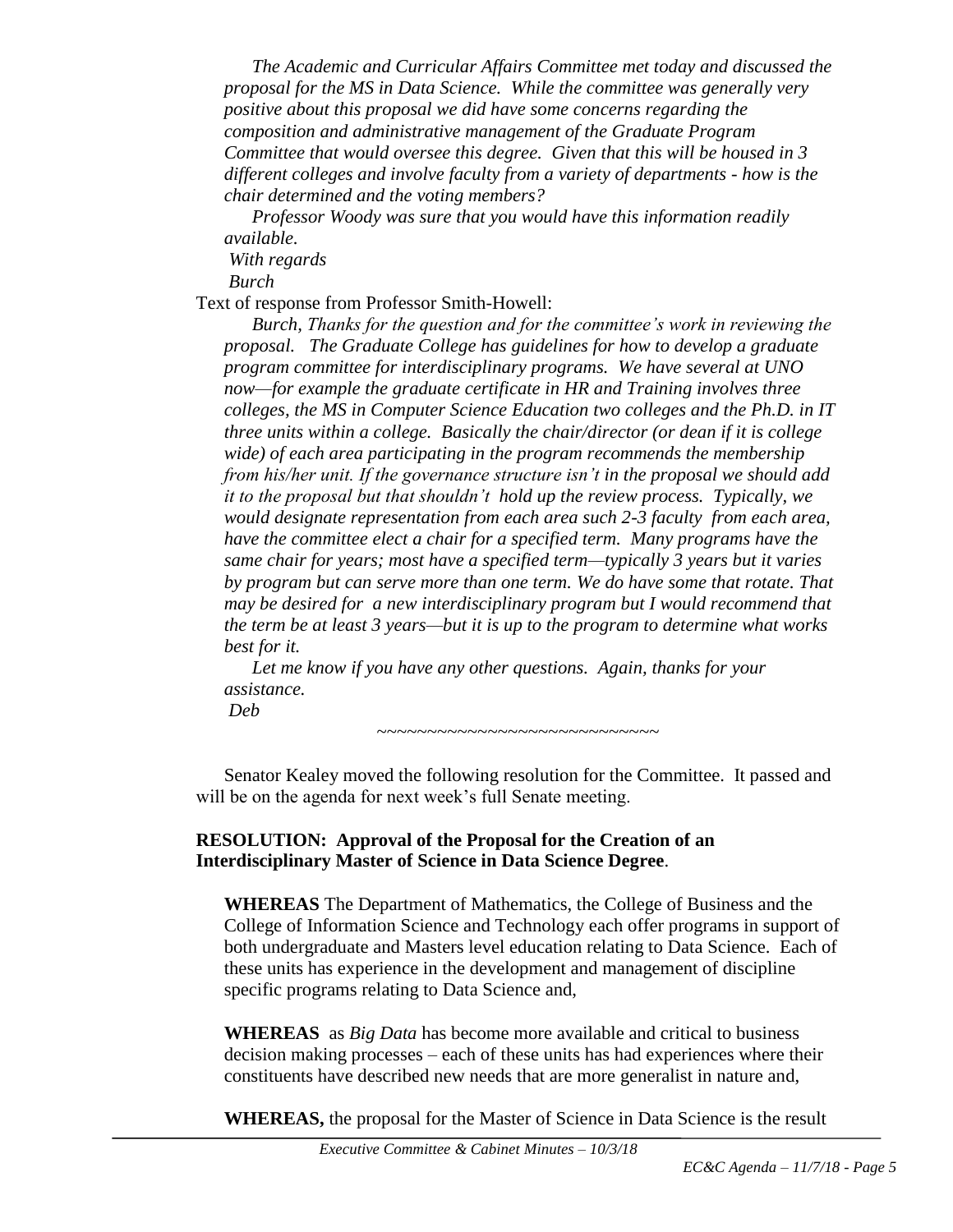of a collaborative process between three different academic units of the University of Nebraska at Omaha as well as multiple discussions between faculty and unit leadership with business leaders and ,

**WHEREAS** each of the academic units have experienced student and external stakeholder interest for the education, tools and opportunities that are envisioned with the development of this program,

**THEREFORE, BE IT RESOLVED** that the UNO Faculty Senate, with the above matters being taken into consideration, does hereby approve the proposal.

~~~~~~~~~~~~~~~~~~~~~~~~~~~~~~~~~~~~

**Item 4:** Brief discussion of whether the processes imagined/suggested in the newly revised Academic Integrity policy are in place to support identifying serial violators. Professor Sajda Qureshi raised concerns about some of the implementation details relating to the Academic Integrity policy at the Faculty Senate meeting on September  $12<sup>th</sup>$ . We determined that we cannot take further action until we have more completely researched this issue.

# **PENDING:**

**1. Early College High School:** *(EC&C sent to A&CA 2/7/18)*

FYI: E-mail received 2/5/18 from Senator Adams:

*At Friday's English Department meeting, as we discussed Dual Enrollment and other issues, a new program in the Millard School District dominated much of our discussion and members of the department asked me to take this issue to Faculty Senate. In short, our department has concerns about the various impacts of a program called Early College High School* 

*<http://mshs.mpsomaha.org/academics/early-college-high-school> The program says high school students can earn an Associate degree from Metro and that those credits will fulfill the general education requirements at UNO. Members of my department are concerned about how this might threaten enrollments at UNO and about the quality of such a program (it seems, for example, that a 10th grade English course could satisfy the English 1150 writing requirement at UNO). I would like to put this on the EC&C agenda as a point of discussion to determine if faculty in colleges beyond Arts and Sciences are also concerned about such a program.*

# **2. Plagiarism**

Senator Qureshi asked if anyone knew of any institutional support in keeping track of student plagiarism cases. Phil Covington, AVC for Student Success, was mentioned. Plagiarism was also noted in the recent Academic Integrity Policy. *(9/12/18: This was assigned to the Academic & Curricular Affairs Committee.)* 

**B. Committee on Educational Resources & Services:** Senator Davidson reported the Committee met September 26, 2018**.**

**Members Present**: Jill Blankenship (A&S); Marlina Davidson (CFAM); Andy Zhong (A&S)

**Members Excused/Absent:** Tej Adidam (CBA) Interim Chair; Jooho Lee (CPACS); Jeanne Surface (ED) Vice Chair

#### **Work on Pending Items:**

**1.** Payroll deduction for Paul Beck Scholarship: Senator Davidson is following up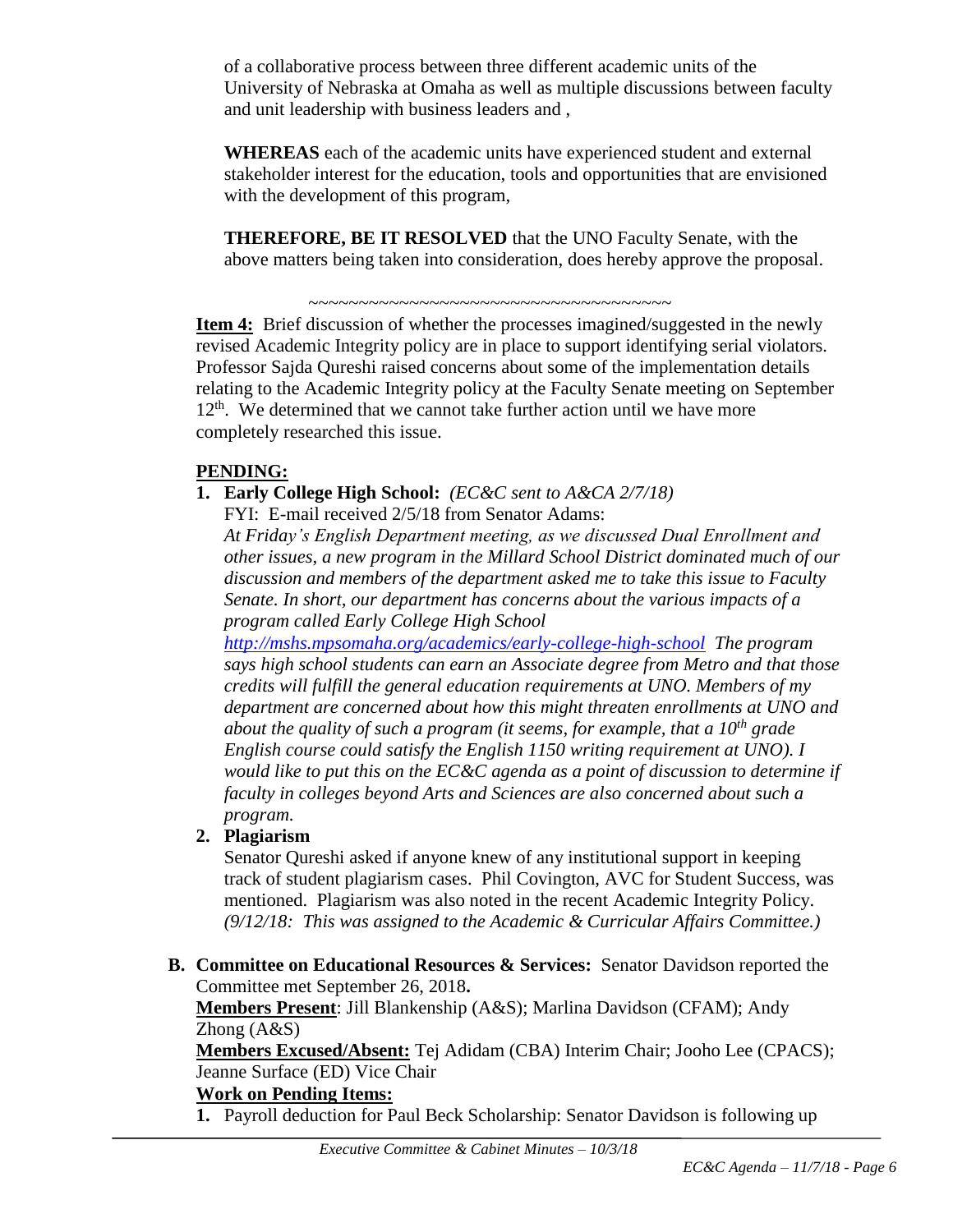with the NU Foundation. She will offer a status update when the Faculty Senate meets in October**.**

- **2.** Accessibility to IT classroom equipment: Senators Lee and Blankenship talked to Bret Blackman & Jaci Lindburg in ITS about technology in the classroom. See attached information for details**.**
- **3.** Educational Resources/Accessibility Services: Senator Davidson invited Cathy Pettid, Assistant Vice Chancellor, Student Affairs or someone from her office to attend October's committee meeting to talk about updates related to student success and accessibility in the classroom. This include Behavior Review Team (BRT) and Counseling and Psychological Services (CAPS**).**
- **4.** Senator Zhong has recommended that we invite someone from the Library to give a short presentation at Faculty Senate to update everyone on services**.**

#### **NEW:**

Senator Davidson has suggested that the ER  $& S$  Standing Committee description be updated to replace the wording "special education" with "accessibility services."

~~~~~~~~~~~~~~~~~~~~~~~~~~~~~~~~~~

Since the committee did not have a quorum when they last met, Senator Davidson moved the following resolution, and Senator Bereitschaft seconded. The resolution passed and will be put on next week's full Senate agenda, for the Ad Hoc Faculty Senate Revision of Faculty Senate Constitution & Bylaws Committee.

# **RESOLUTION: Update of ER & S Standing Committee Description**

**BE IT RESOLVED** that the Educational Resources & Services Standing Committee be updated: "The committee's responsibilities include those matters which pertain to policies involving the library, computer usage, international programs, and any other educational programs, resources, or services. In addition, the committee shall have oversight responsibility for the university committees on library and educational resources, computer usage, international programs, and special education **accessibility services**, and any other such committees as directed by the Executive Committee."

The next ERS Standing Committee meeting will be on October 31st.

# **PENDING:**

**1. Payroll Deduction for Paul Beck Scholarship** *(2/7/18) (3/7/18):* a response from Debra Wilcox (UNO Controllers Office) regarding the possibility that faculty could submit a payroll deduction that would serve as a monthly gift to the Beck scholarship fund. Senator Marlina Davidson has agreed to follow-up**.** 

~~~~~~~~~~~~~~~~~~~~~~~~~~~~~~~

**C. Committee on Faculty Personnel & Welfare:** Senator Huq **reported t**he Committee met September 26, 2018**.** Senators Present: Claudia Garcia, Ziaul Huq, Marshall Prisbell Excused: Dale Tiller, Tammie Kennedy (resigned) Absent: Paul Landow

The meeting did not make quorum, so we did not vote on any item. It is assumed that there will be a replacement for Prof. Tammy Kennedy. The committee discussed the pending issues and decided to follow-up on those for reporting them to the Senate.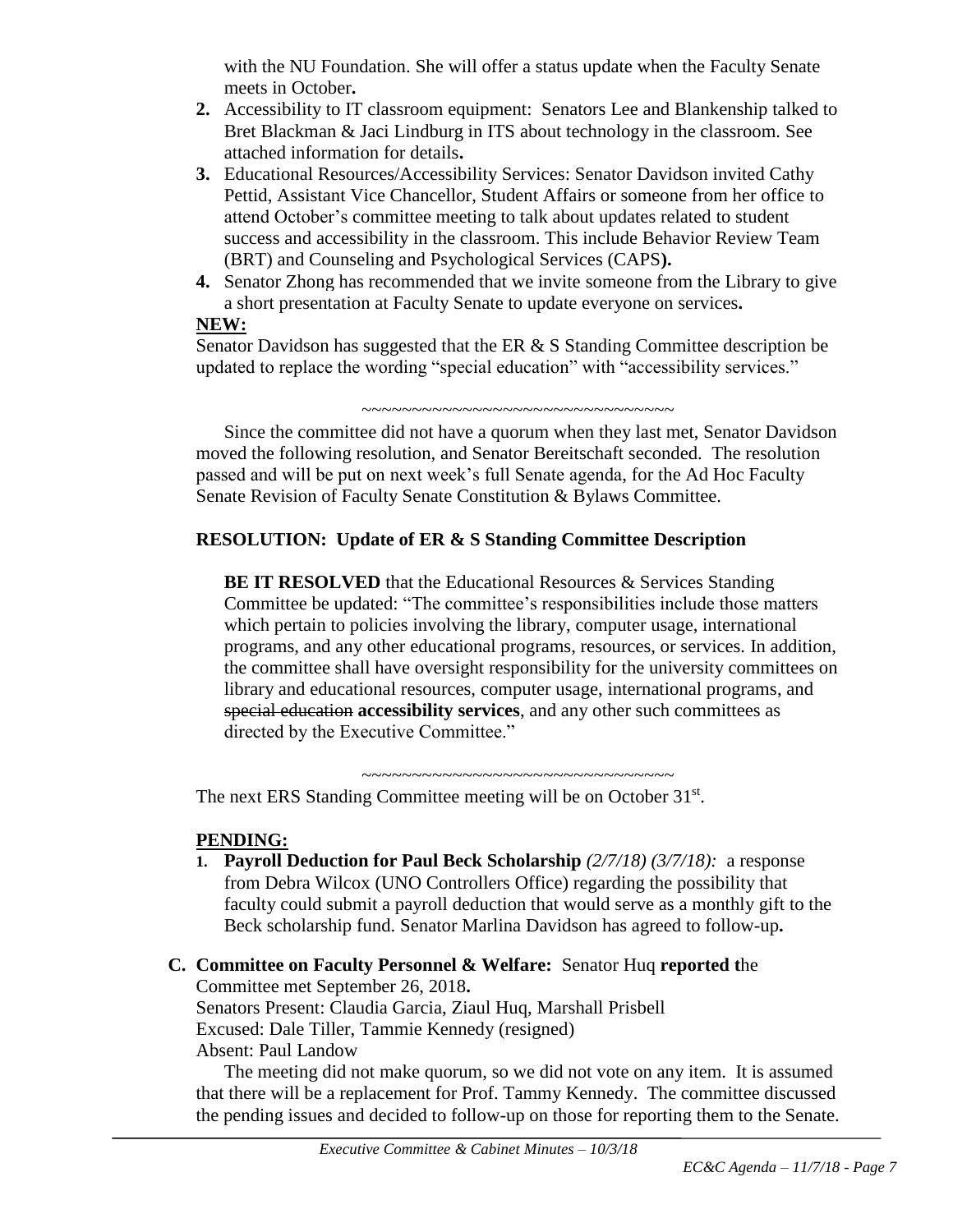The work was divided as follows among the present members:

- Wellness Fees, Faculty/Staff Safety process: Ziaul Huq will follow up on these issues and invite Joe Kaminski, Director of HPER and Dr. Gina Toman, Faculty Human Resources Offices to FP & W meetings in October and November, respectively. Ziaul Huq will also look into the activities of the office of Faculty/Staff Assistance to identify potential areas of improvement for Faculty welfare.
- Server for Personal Web pages: Senator Garcia will follow up on that to identify the point person that can help bring back the lost faculty privilege. Senator Garcia will also look into the possibility of extending the faculty/staff family tuition assistance program for part time students, currently this benefit is extended only to family members only if they are full time students. She is going to talk to Esther Scarpello about the existing policy.
- Air Handler for Sculpture Lab: Senator Prisbell will follow up on that.
- The committee decided that in order to conduct a survey of faculty preferences of welfare issues the pending issues should be addressed first, and then based on the outcome we can compose a list of new ideas and seek faculty preference on those. Status of the pending issues as of 10/3:
- Senator Ziaul Huq consulted Mr. Joe Kaminski and Ms. Esther Scarpello about the status of the proposed wellness program. According to them, the proposal is sitting in Verner Hall in Lincoln for verification of legal ramifications, and tax implications of this benefit for faculty. According to Joe Kaminski, central administration wants it to be a negotiated decision between faculty and administration, he also thinks that there is no chance that it will be approved by the beginning of next Semester. Esther Scarpello promised to call a point person in Lincoln on Thursday to find more about it, she promised some inputs by Friday.
- Senator Prisbell reached out to Prof. David Helm, According to Prof. Helm University finally seems to be paying attention to basic safety concerns in the Sculpture Lab and throughout the department. The Dept. has developed its dust collection system to better the air quality in the studio and limit the potential for fire related hazards. Additionally the college is funding a half time position for a lab tech. This individual will address a variety of safety issues throughout the school of the arts. Prof. Helm has also met with Kevin Thibdeau about further improvements in the lab facility, which he is optimistic that they will be acted on.
- The faculty Senate President's memo appears to take care of the server for faculty web sites, or does it? It appears that no dedicated server will be available to house faculty web pages.
- Committee will invite Dr. Gina Toman to discuss faculty safety issue after she assumes her new role.

# **PENDING:**

**1. Wellness Fees.** *10/2017:*On Mon Sept 18, there was an initial faculty/staff wellness-based incentive program meeting in EAB 202 organized by Dan Shipp. Attending: Dan Shipp, Cathy Pettid, Joe Kaminski, Jeanne Surface, Griff Elder, Cecil Hicks, Carol Kirchner, and Esther Scarpello**.**

The group met to discuss how UNO could develop and pilot a wellness-based incentive program for faculty/staff. The wellness program needs still to be worked out—both programmatically and financially. But roughly, the idea is that, UNO

*Executive Committee & Cabinet Minutes – 10/3/18*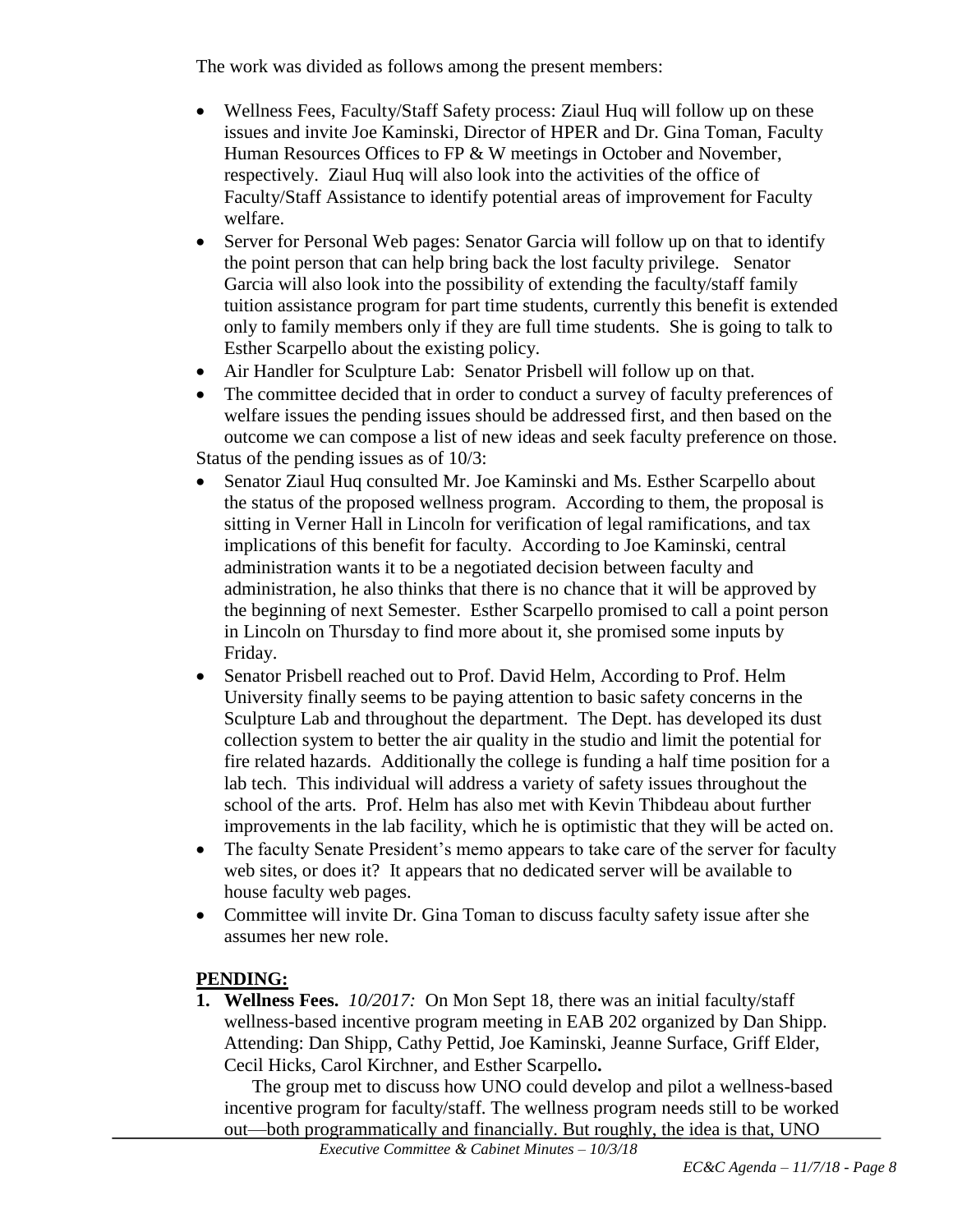would offer a pilot program that would partially reimburse the cost of a Wellness/H&K membership based upon member usage and participation in specific wellness program elements. Tentatively, the financial incentive might be as much as a \$100 reimbursement of the \$150 per semester Wellness/H&K membership fee. Details have to still be worked out. The working goal is to offer this pilot program starting in January (but if not January, then the following August-2018).

The working group plans to meet every two weeks. The first meeting will discuss the requirements for reimbursement.

I have been asked to put together a Faculty Senate Focus Group that this working group can consult.

*(On 9/5/18 the EC&C noted that the AAUP has to head this possible program/benefit.)*

**2. Faculty/Staff Safety Processes.** *10/2017 cont.:* Dr. Gina Toman has been named Faculty Human Resources Officer and Assistant to the Senior Vice Chancellor. She begins her new role on October 11**.**

We are interested in the administration developing a website similar to the Student Safety Website.

Note: We felt that the following site makes a good model:

http://academicpersonnel.unc.edu/faculty-policies-procedures-guidelines/

We expect Gina Toman will be help us address the request that there be a flow-chart that will help faculty understand and negotiate the many resources that are available: Ombudsperson, EAP person, counseling, BRT, etc. What information is confidential, etc. This "flowchart" may manifest itself in the form of the website mentioned above.

*(3/4/18 Info: Academic Affairs is doing a big website development.)*

# **3. Server for Personal Web Pages**

Senator Elder reported that last year all faculty across campus lost the server, along with the opportunity to have their own personal web sites, like Math. The Web site may have not been pretty, but it was spot on for other mathematicians to check. Senator Zhong said it now looks odd. Senator Kennedy said we all need support to get the server back for supporting personal web sites. Anything without branding is gone.

*(On 12/13/17 this issue was given to the FP&W Committee.)*

*(3/4/18: EC&C suggested putting this item on the EC&A agenda. UNL has cloud hosting services.)*

*(8/18 Past-President Grams will e-mail about this.)*

*(At the 9/5/18 EC&C meeting it was decided to put this on the 9/19/18 EC&A agenda, as UNL already has this capability, and there were questions as to why UNO can't do the same for its faculty.)*

# **4. Air Handler for Sculpture Lab**

*(On 4/11/18 Senator Stacy reported the air handler for the Sculpture Lab is dangerously outdated. The full Senate moved to send it to the FP&W Committee to look into how it can be updated or replaced, or who to keep in contact with.) (At the 10/3/18 EC&C meeting it was reported and this problem has been corrected and this item is dismissed.)*

# **5. Accessibility to Classroom IT Equipment**

*(3/7/18):* EC&C sent this item was to the ER&S Committee**.**  *(8/15/18: ER&S moved to have this item sent to FP&W as this seems to be ergonomics.)*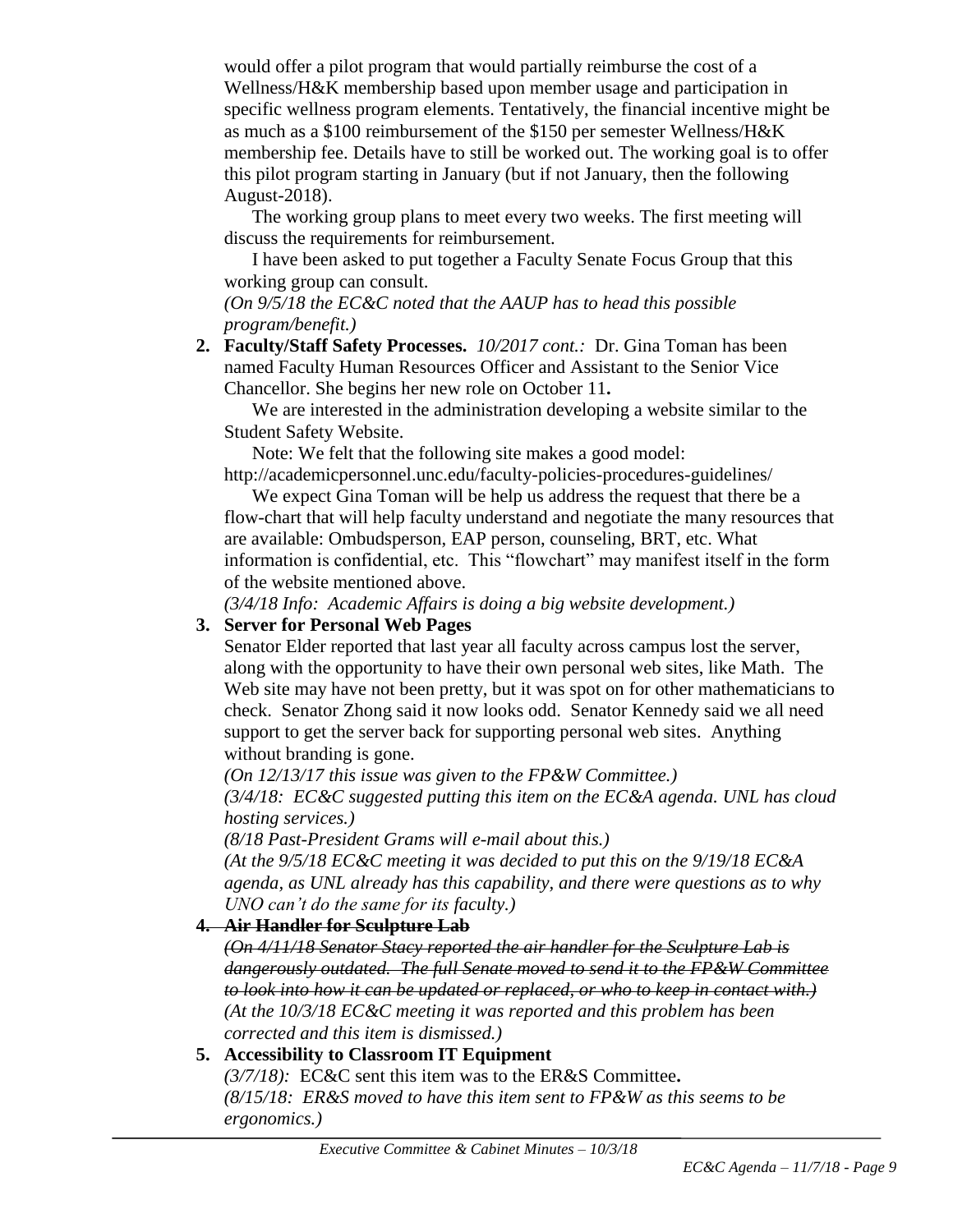**D. Committee on Goals and Directions:** Senator Bereitschaft reported the Committee met September 26, 2018**.**

Present: Senators Arbelaez, Bereitschaft, Stacy, and Tisko Absent/Excused: Senators Roland and Sharif-Kashani

We discussed the pending issue of increasing faculty representation in campus facility planning. Unfortunately, we are unsure as to how to proceed at this juncture given that the appropriate point of contact has yet to be identified. A second pending item, the invitation of Dr. Jane Meza to discuss with our committee her goals/plans for the new joint position of AVC -- Global Engagement, also remains uncertain. It is hoped she can join us at our November 28 meeting.

The committee discussed new business pertaining to bringing solar energy infrastructure (particularly solar panels and EV charging stations) to the UNO campus. Dr. David Corbin, professor emeritus in the School of Health and Kinesiology and past president of Nebraskans for Solar, was able to lend his expertise to the discussion, suggesting potential funding sources and partnerships. The committee believes it may be worthwhile to invite Dr. Corbin to address the Senate as a whole.

#### **PENDING:**

- **1. Facilities Planning and Faculty Representation** (Specifically, which Facilities Planning Committee would be the best on which to have faculty representation before plans are made, not just reported?) *(Sent to G&D 2/10/16) (3/4/18 Info: Senator Bereitschaft is checking on this, and wishes to be invited to the next Facilities Planning Committee meeting in early November.)*
- **2. Solar Panels at UNO**

Bringing solar energy infrastructure (particularly solar panels and EV charging stations) to the UNO campus and potential funding sources and partnerships *(10/3/18: EC&C was told Senator Richard Stacy would take the point on this.)*

#### **E. Professional Development:** Senator Boron reported the committee met.

Attendees: Senators Boron, DeSanti, Podariu Excused Absence: Senator Cast-Brede

Absent: Senators Cooper and Winter

# **1. Addressing List of Supportive Information for Retirees**

Guest: Esther Scarpello attended to discuss common practices when faculty members are approaching retirement.

The committee discussed the need to consider generating two lists, one when faculty members are beginning to contemplate retirement, and a second for once faculty members have decided to retire.

Meetings with financial advisors are recommended, as is considering all options regarding health care coverage – these are the two biggest decisions that need to be made.

**2. Regarding Sabbatical Consistency Across Departments and Colleges**

Discussion: Faculty members may get different information at the department or school level that could impact whether an application is received or supported at the college-level. Is there a need to survey faculty about this process? Continuing Business:

Need to invite Hank Robinson from Institutional Effectiveness to discuss:

# **1. Access to teaching evaluations;**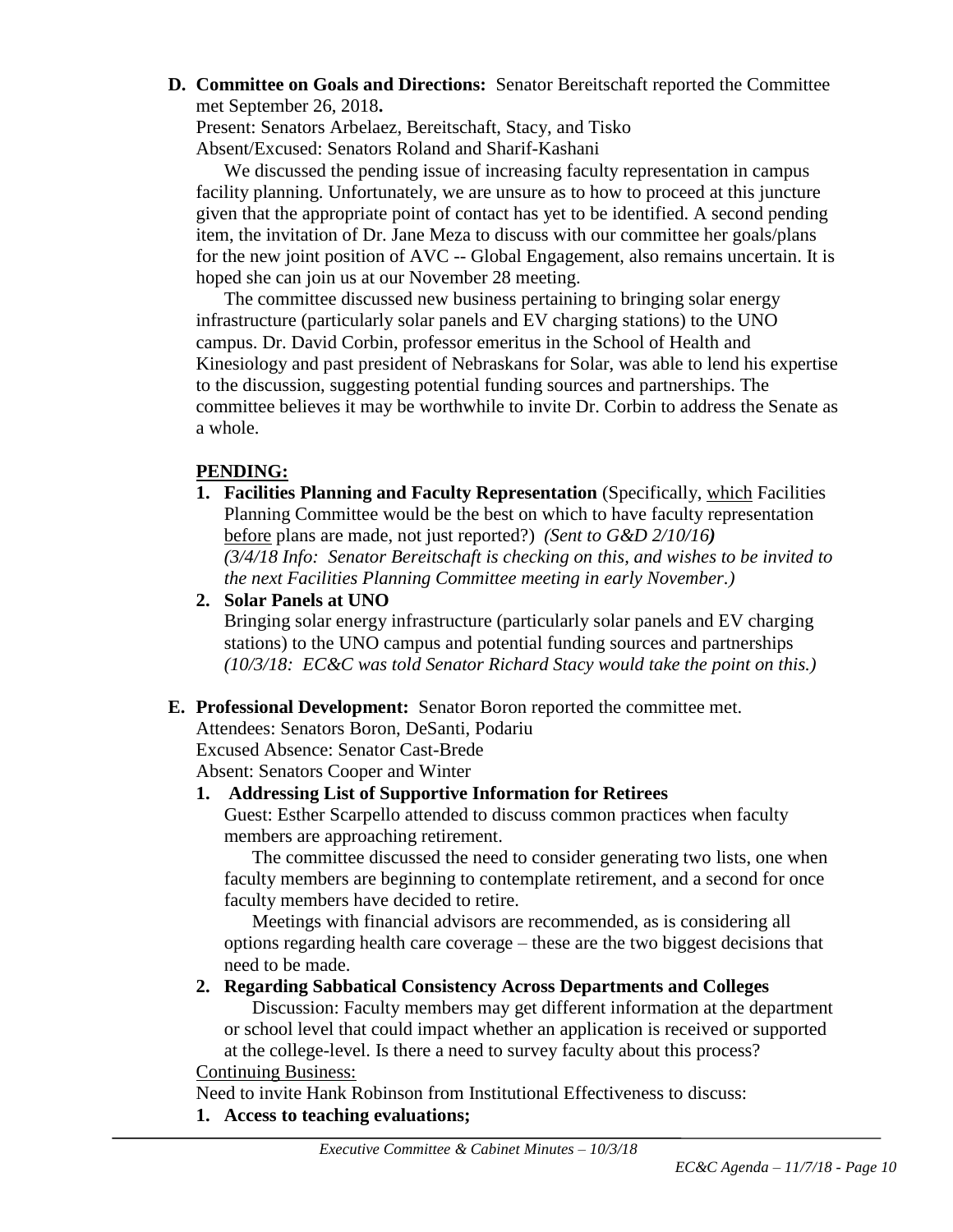# **2. Improving meaningfulness of teaching evals (connect open-ended responses)**

Next meeting: Regina Toman will visit with us regarding retirement.

#### **PENDING:**

**1. Faculty Professional Development Leave policies/procedures:** 

*(1/10/18: The PD committee is waiting for deans to complete a survey to actually gauge faculty's understanding of FPD leave policies and procedures.) (At the 4/18/18 EC&A meeting this was discussed with Chancellor Gold and SVC B.J.Reed.)*

- **2. Creation of an Easily Found List of What Retiring Faculty Need to Know** *(4/11/18: Sent to PD Committee.)*
- **3. Distribution of Student Evaluations** Senator Adidam noted that student evaluations and grades are now available to all chairs. Availability of student evaluations to only that faculty member's department chair, "Least Privilege," would be a better policy. *(9/12/18: This was assigned to the Professional Development Committee to see a change made.)*
- **F. Committee on Rules:** Senator Johnson moved the following resolutions for the Committee. All passed and will be on the agenda at next week's full sent meeting.

 $~\sim$   $~\sim$   $~\sim$   $~\sim$   $~\sim$   $~\sim$   $~\sim$   $~\sim$   $~\sim$   $~\sim$   $~\sim$   $~\sim$   $~\sim$   $~\sim$   $~\sim$   $~\sim$   $~\sim$   $~\sim$   $~\sim$   $~\sim$   $~\sim$   $~\sim$   $~\sim$   $~\sim$   $~\sim$   $~\sim$   $~\sim$   $~\sim$   $~\sim$   $~\sim$   $~\sim$   $~\sim$   $~\sim$   $~\sim$   $~\sim$   $~\sim$   $~\sim$ 

**1. Completion of RESOLUTION 4344,** 9/12/18**: Academic Freedom & Tenure Committee** *(574 Ballots were sent to UNO full time faculty. 255 Ballots were returned on time and with signed outer envelopes, 249 valid, 12 invalid.)*

**BE IT RESOLVED** that in accordance with Article 6.5.2 of the Faculty Senate Bylaws the following nominees for the Academic Freedom and Tenure Committee are brought forward by the Rules Committee for senate nomination. The ballot will be presented to the UNO Faculty.

One tenured faculty member will be elected from the following two nominees to serve a three-year term from October 16, 2018, through October 15, 2021, to replace Gwyneth Cliver, whose term will expire:

> Maria Arbelaez (149 For) ELECTED David Peterson. (99 For)

And one Non-Tenured Faculty member will be elected from the following two nominees to serve a three-year term from October 16, 2018, through October 15, 2021, to replace Alecia Anderson, whose term will expire:

> Tara Richards (127 For) ELECTED Jenna Yentes. (117 For) ~~~~~~~~~~~~~~~~~~~~~~~~~~

**2. RESOLUTION: Faculty Senate Budget Advisory Committee Replacement**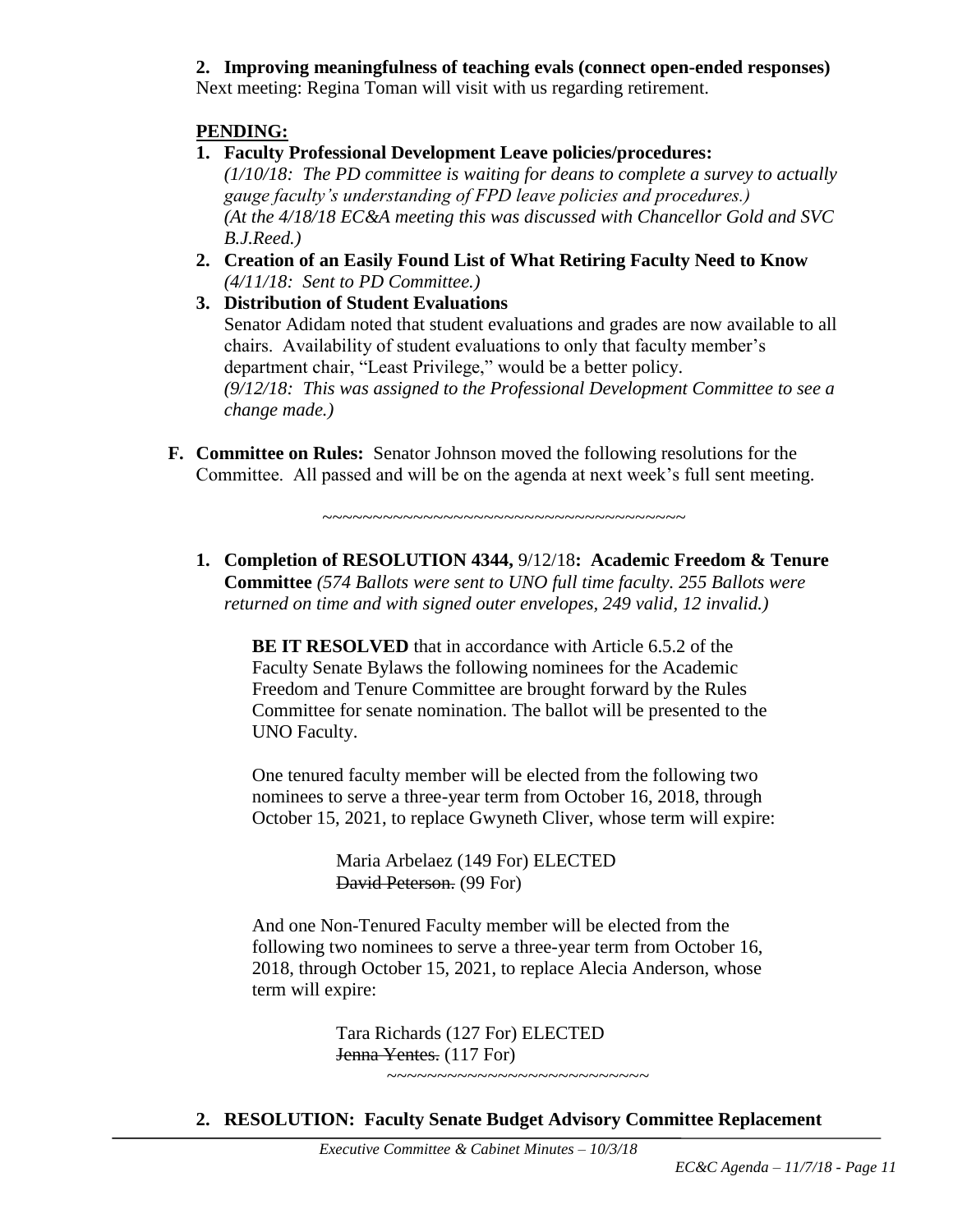**BE IT RESOLVED** as Michael O'Hara is retiring December 31, 2018, the following faculty member will complete his term (08/01/16 - 07/31/19):

Dale Eesley.

#### **4. Completion of RESOLUTION 4331,** 5/9/18: **Student Publications Committee, Position A**

~~~~~~~~~~~~~~~~~~~~~~~~~~

BE IT RESOLVED that the following names constitute the Faculty Senate approved list of nominees to the Student Publications Board, Position A, to replace Karen Weber, from which the Chancellor is to select one for a threeyear appointment from 01/01/19 through 12/31/21 as specified in the By-Laws of the Board of Regents:

Melodae Morris Karen Weber (reappointed). ~~~~~~~~~~~~~~~~~~~~~~~~~~

#### **V. Ad hoc Committees**

**A. (Ad hoc UNO-UNMC Faculty-to-Faculty Communication and Collaboration Committee)** Senator Barone Next meeting is October 31, 2018.

#### **VI. Unfinished Business**

# **Pending**

# **A. Teaching Evaluations**

Senator Kealey noted that information has been lost as teaching evaluations are given back to faculty now. Can another distribution mechanism be found? The evaluations are now distributed via Institutional Effectiveness. Can program be fixed?

*(9/12/18: President Kelly will look into this.)*

*(10/3/18: the EC&C would also would like to know if there is a mechanism to see the numbers when the student makes comments.)*

# **VII. New Business**

Senator Barone moved, and Senator Stacy seconded a motion to accept Tammie Kennedy's resignation, which passed. It will be added to the agenda for next week's full Senate meeting.

# **A. Motion to Accept Resignation:**

Senator Barone moved, and Senator Stacy seconded the following resolution to accept Tammie Kennedy's resignation, which passed. It will be added to the agenda for next week's full Senate meeting.

# **B. RESOLUTION: Resignation and Replacement of Tammie Kennedy, A&S**